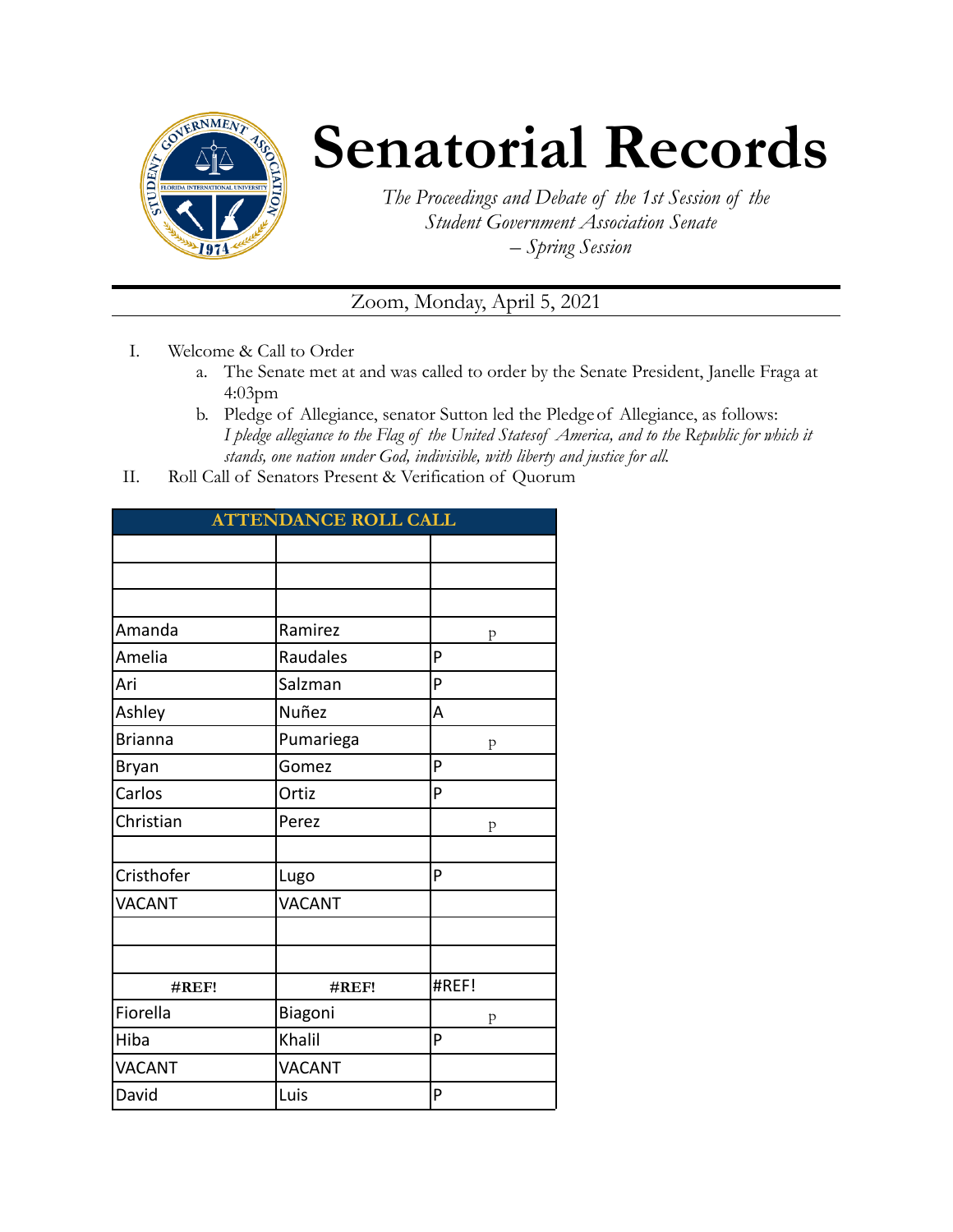| James                             | Magee          | P                  |
|-----------------------------------|----------------|--------------------|
| Janelle                           | Fraga          | P                  |
| Jocelyn                           | Correa         | p                  |
|                                   |                |                    |
| Jordan Morejon                    | Castelli       | А                  |
| Julio                             | <b>Burgos</b>  | P                  |
| Kamila                            | Fernandez      | p                  |
| Karla Sofia                       | Perez          | p                  |
|                                   |                |                    |
|                                   |                |                    |
| #REF!                             | #REF!          | #REF!              |
| <b>Nicholas</b>                   | Velazquez      |                    |
| <b>Nicholas</b>                   | Pastrana       | P                  |
| Manuela                           | Jaramillo      | P                  |
| Rafael                            | Vasquez        | P                  |
| Salma                             | Atassi         | P                  |
| Sandro                            | Alvarez        | P                  |
| Sergio                            | Reyes          | $\mathbf{P}$       |
| #REF!                             | #REF!          | #REF!              |
| <b>SENATE SEATS</b>               | 37             |                    |
| <b>VACANT SEATS</b>               | $\overline{2}$ | <b>QUORUM</b>      |
| <b>SENATORS</b><br><b>PRESENT</b> | 30             | <b>ESTABLISHED</b> |
| <b>AMT FOR QUORUM</b>             | 18             |                    |

III. Approval of the Minutes from March 29, 2021

- a. senator mandall moves to approve minutes from march 29th. senator ramirez seconds. motion passes
- IV. Adoption of the Agenda
	- a. senator mandall moves to adopt todays agenda. senator Rodrigues seconds. motion passes
- V. Invited Speakers
- VI. Committee Reports
	- a. Appropriations Committee
		- i. last meting will be this week, if anyone needs anythingplease reach out.
		- ii. If you have any questions, please contact sgaapprop@fiu.edu
	- b. Committee on Rules and Administration
		- i. went over three pieces of legislation
		- ii. last meeting will be next monday
		- iii. If you have any questions, please contact sgarules@fiu.edu
	- c. University Sustainability and Innovation Committee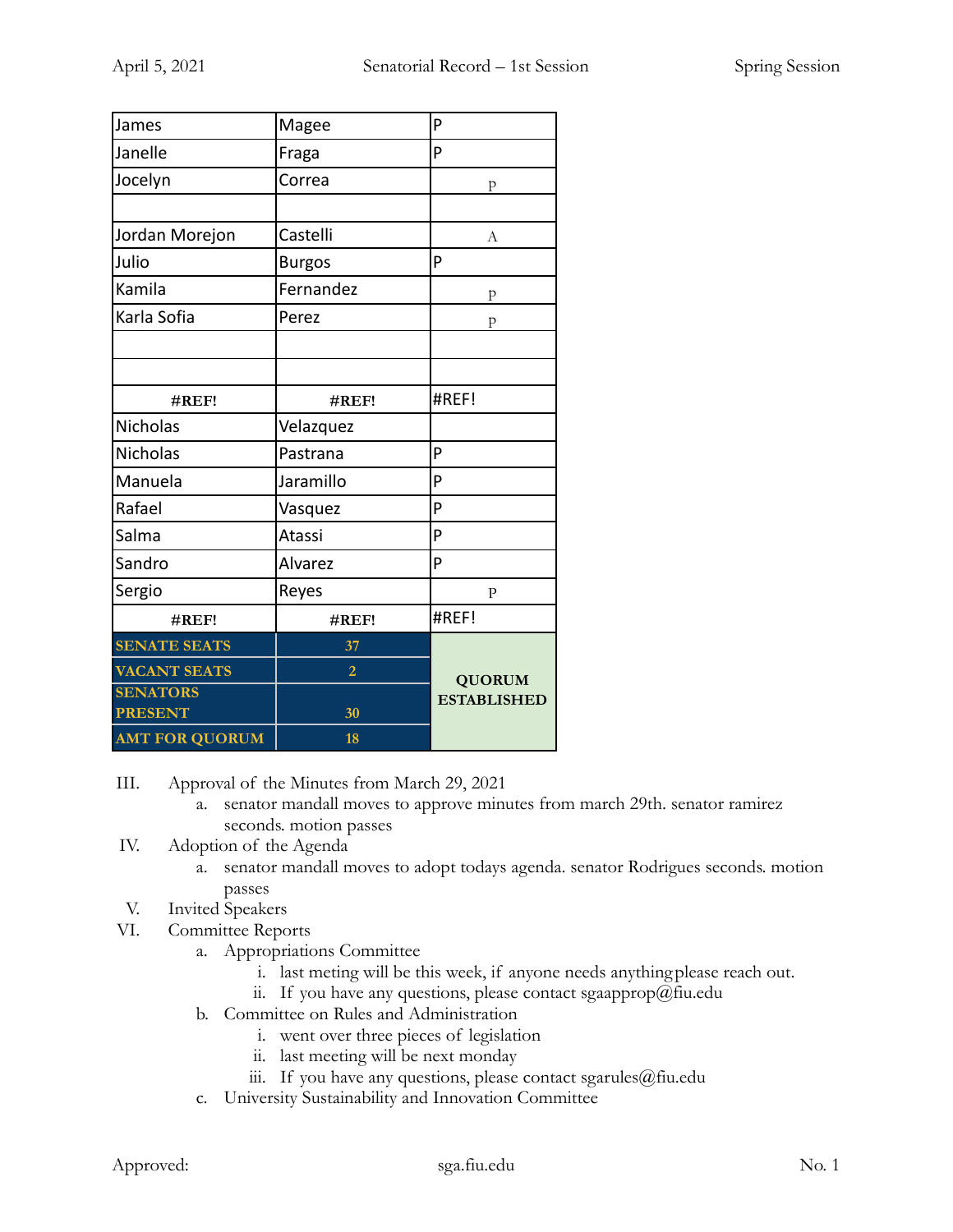- i. working on surveys for students thoughts on new resolutions
- ii. the link will be sent to the whatsapp group chat, if you all can distribute this survey it will be greatly appreciated!
- iii. If you have any questions, please contact fbiag002@fiu.edu
- d. Student Health and Well-being Committee
	- i. had a meeting today and voted on two resolutions. both went throught the committee
	- ii. If you have any questions, please contact sgahealth $@$ fiu.edu
- e. Student Life and Academic Concerns Committee
	- i. last meeting we passed a few bills that will go through the senate today
	- ii. looking for status of Kaplan sources
	- iii. If you have any questions, please contact sgaadvocacy@fiu.edu
- f. Graduate and Professional Students Committee
	- i. GSAW is this week! we've been working hard and we encourage everyone to attend this weeks events!
	- ii. If you have any questions, please contact GPSCchair@fiu.edu

## VII. Executive Board Reports

- a. Senate President Fraga
	- i. I'd like to welcome the new medical student senator Manuela Jaramillo!
	- ii. april 12th will be our last senate of the semester
	- iii. all senators have to write transition documents, which are for the next senators who take over positions
	- iv. today will be agency and bureau requests, we do not need a second reading for these documents but a 2/3rds majority is needed for them to pass. make sure to include the organizations purpose, constitution, and attentive list of officers in your presentation
	- v. congrats to everyone who was elected for the next semester! you all have done such an amazing job given the unique circumstances of this past year
	- vi. If you have any questions, please email sgasenatep@fiu.edu
- a. Senate President Pro Tempore Gomez
	- i. the legislative tracker is almost up to date. committee chairs please submit minutes for committee meetings
	- i. If you have any questions, please email sgaprotemp@fiu.edu
- b. Floor Leader Natteri
	- i. really excited to see how the proposals for bureaus will go
	- ii. If you have any questions, please email sgafloor@fiu.edu
- c. President Valdes
	- i. If you have any questions, please email sgapres $@$ fiu.edu
- d. Vice President Ibarria
	- i. if you have any questions, please email  $sgavp(\omega)$  fiu.edu
- e. Chief of Staff Burgos
	- i. trying to finalize Recharge for finals
- f. Comptroller Rubido
	- i. If you have any questions, please email sgacomptroll@fiu.edu
- g. Executive Administrator Vale
	- i. If you have any questions, please email sgaexecadmin@fiu.edu
- h. Biscayne Bay Governor Ofano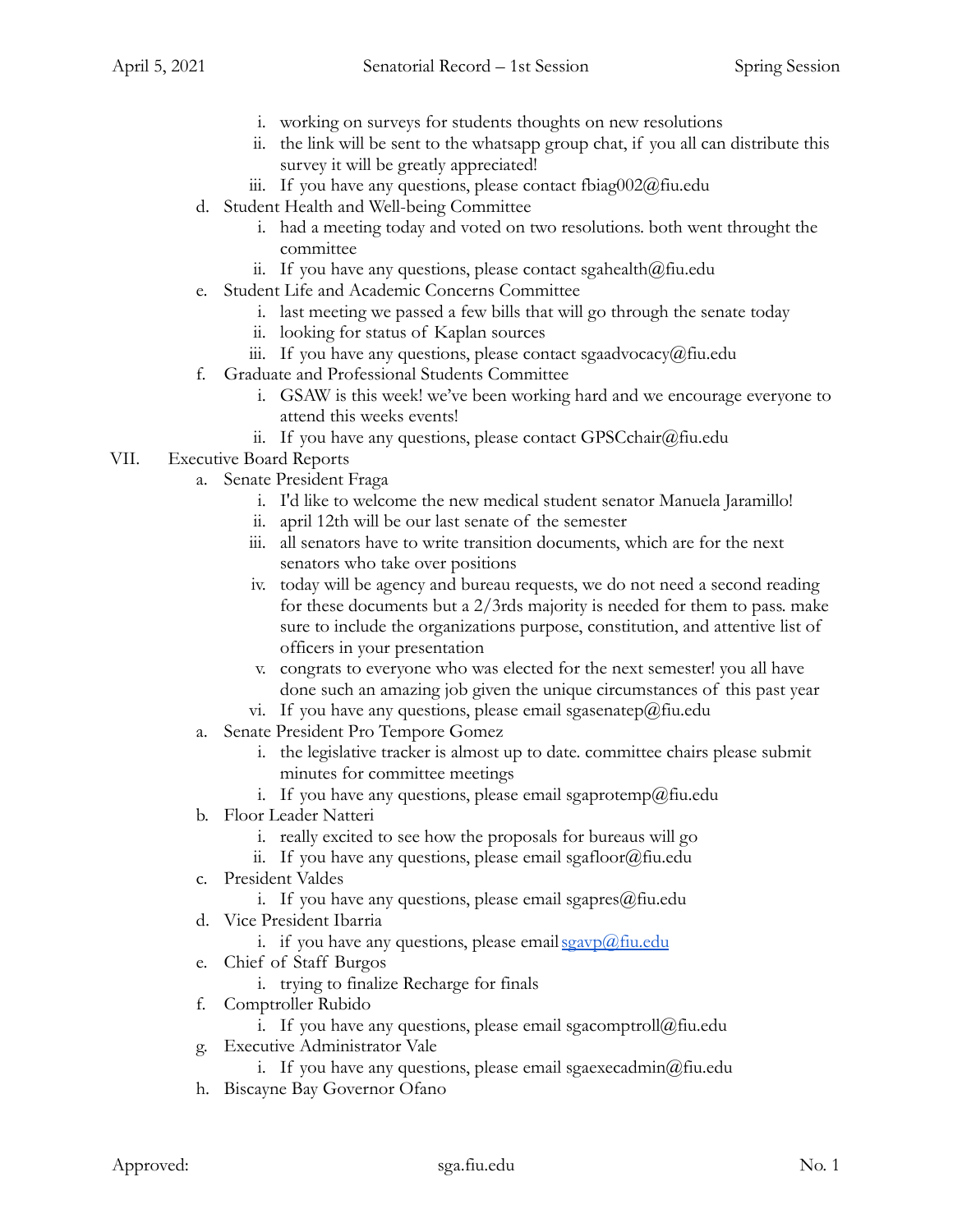- i. this friday is Bayfest! if anyone wants to attend this year will be a hybrid event, tickets are at FIU BBC SPC's instagram bio
- ii. If you have any questions, please email sgagovernor $(\partial)$ fiu.edu

## VIII. Vetoed Legislation

- IX. Unfinished Business
- X. Second Readings
	- a. SR. 01. 005 Pharmaboxes near Residence Halls
		- i. speaker pro temp gomez moves to go into voting, floor leader Natteri seconds. motion passes
		- ii. senator lugo moves to vote by unanimous consent, pro temp gomez seconds. motion passes
	- b. SR. 01.007 The Boulder Mass Shooting Resolution
		- i. speaker pro temp gomez moves to go into voting, senator luis seconds. motion passes
		- ii. senator sutton moves to vote by unanimous consent, senator lugo seconds. motion passes
- XI. New Business
	- a. SB. 01. 004 Creation of the Medical Student CouncilBureau of the Student Government Association
		- i. senator perez moves to go into 5 minute q&a period, senator sutton seconds. motion passes
		- ii. speaker pro temp moves to end q&a period, senator ortiz seconds. motion passes
		- iii. senator Jaramillo moves to go into voting, senator rodrigues seconds

|                | <b>VOTE ON</b> |           |   |       |  |  |
|----------------|----------------|-----------|---|-------|--|--|
|                |                |           |   |       |  |  |
|                |                |           |   |       |  |  |
|                |                |           |   | #REF! |  |  |
| Amanda         | Ramirez        | P         | Y |       |  |  |
| Amelia         | Raudales       | P         | Ý |       |  |  |
| Ari            | Salzman        | P         | Y |       |  |  |
| Ashley         | Nuñez          | A         |   |       |  |  |
| <b>Brianna</b> | Pumariega      | A         |   |       |  |  |
| Bryan          | Gomez          | P         | Y |       |  |  |
| Carlos         | Ortiz          | ${\sf P}$ | Y |       |  |  |
| Christian      | Perez          | P         | Y |       |  |  |
|                |                |           |   |       |  |  |
| Cristhofer     | Lugo           | P         | Ý |       |  |  |
| <b>VACANT</b>  | <b>VACANT</b>  |           |   |       |  |  |
|                |                |           |   |       |  |  |
|                |                |           |   |       |  |  |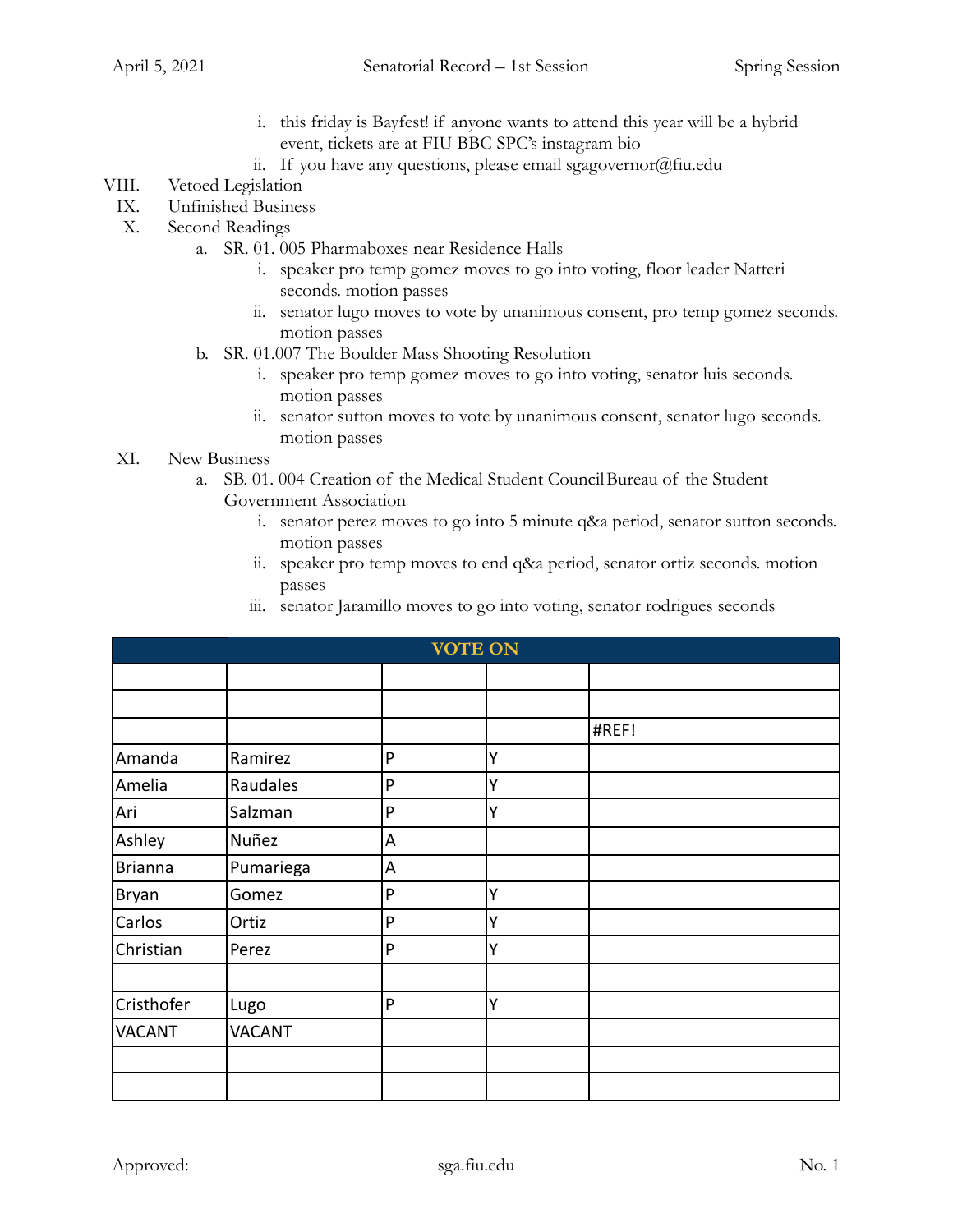| #REF!             | #REF!                     | #REF!          | #REF!    | #REF!       |
|-------------------|---------------------------|----------------|----------|-------------|
| #REF!             | #REF!                     | #REF!          | #REF!    | #REF!       |
| Hiba              | Khalil                    | P              | Υ        |             |
| <b>VACANT</b>     | <b>VACANT</b>             |                |          |             |
| David             | Luis                      | P              | Y        |             |
| James             | Magee                     | P              | Υ        |             |
| Janelle           | Fraga                     | P              | Υ        |             |
| Jocelyn           | Correa                    | A              |          |             |
|                   |                           |                |          |             |
| Jordan            |                           |                |          |             |
| Morejon           | Castelli                  | P              | Y        |             |
| Julio             | <b>Burgos</b>             | P              | Ÿ        |             |
| Kamila            | Fernandez                 | A              |          |             |
| Karla Sofia       | Perez                     | $\mathsf{P}$   | Ÿ        |             |
|                   |                           |                |          |             |
|                   |                           |                |          |             |
| $\#\mathrm{REF}!$ | #REF!                     | #REF!          | #REF!    | #REF!       |
|                   |                           |                |          |             |
| Nicholas          | Pastrana                  | P              | Υ        |             |
| Manuela           | Jaramillo                 | $\mathsf{P}$   | Y        |             |
| Rafael            | Vasquez                   | P              | Υ        |             |
| Salma             | Atassi                    | P              | Υ        |             |
| Sandro            | Alvarez                   | $\mathsf{P}$   | Υ        |             |
| Sergio            | Reyes                     | A              |          |             |
| #REF!             | #REF!                     | #REF!          | #REF!    | #REF!       |
|                   |                           | <b>YAY</b>     | 29       |             |
|                   | <b>QUORUM ESTABLISHED</b> | <b>NAY</b>     | $\bf{0}$ | <b>PASS</b> |
|                   |                           | <b>ABSTAIN</b> | $\bf{0}$ |             |

Bureau is created!

- b. SB. 01. 005 Creation of the FIU Homecoming Agencyof the Student Government Association
	- i. pro temp gomez moves to enter 3 minute discussion, senator salzman seconds. motion passes
	- ii. pro temp gomez moves to open 5 minute discussion, senator ramirez seconds. motion passes
	- iii. pro temp gomez moves to table this discussion, senator lugo seconds. motion passes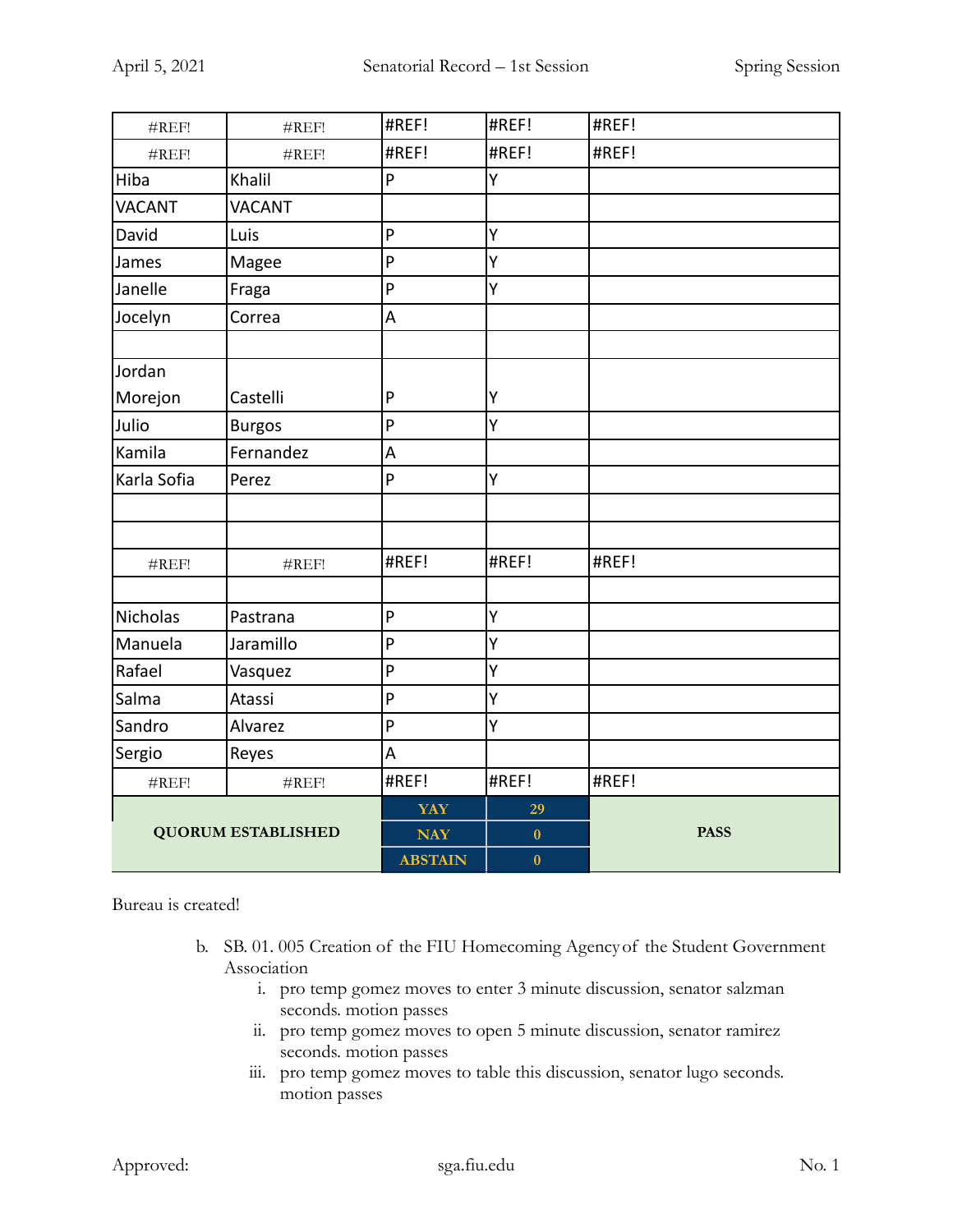- c. SB. 01. 006 Creation of the Registered Student Organization Council (RSOC) Agency of the Student Government Association
	- i. pro temp gomez moves to go into voting, senator nunez seconds. motion passes

| <b>VOTE ON</b> |               |              |       |                         |
|----------------|---------------|--------------|-------|-------------------------|
|                |               |              |       |                         |
|                |               |              |       |                         |
|                |               |              |       | #REF!                   |
| Amanda         | Ramirez       | P            | Υ     |                         |
| Amelia         | Raudales      | P            | Y     |                         |
| Ari            | Salzman       | P            | Y     |                         |
| Ashley         | Nuñez         | P            | Υ     |                         |
| <b>Brianna</b> | Pumariega     | A            |       |                         |
| Bryan          | Gomez         | P            | Υ     |                         |
| Carlos         | Ortiz         | P            | Υ     |                         |
| Christian      | Perez         | $\mathsf{P}$ | Y     |                         |
|                |               |              |       |                         |
| Cristhofer     | Lugo          | P            | Y     |                         |
| <b>VACANT</b>  | <b>VACANT</b> |              |       |                         |
|                |               |              |       |                         |
|                |               |              |       |                         |
| #REF!          | #REF!         | #REF!        | #REF! | #REF!                   |
| #REF!          | #REF!         | #REF!        | #REF! | #REF!                   |
| Hiba           | Khalil        | ${\sf P}$    |       |                         |
| <b>VACANT</b>  | <b>VACANT</b> |              |       |                         |
| David          | Luis          | P            | A     | POP during presentation |
| James          | Magee         | P            | Υ     |                         |
| Janelle        | Fraga         | P            | Υ     |                         |
| Jocelyn        | Correa        | A            |       |                         |
|                |               |              |       |                         |
| Jordan         |               |              |       |                         |
| Morejon        | Castelli      | $\mathsf{P}$ |       |                         |
| Julio          | <b>Burgos</b> | P            | Y     |                         |
| Kamila         | Fernandez     | A            |       |                         |
| Karla Sofia    | Perez         | $\mathsf{P}$ | Y     |                         |
|                |               |              |       |                         |
|                |               |              |       |                         |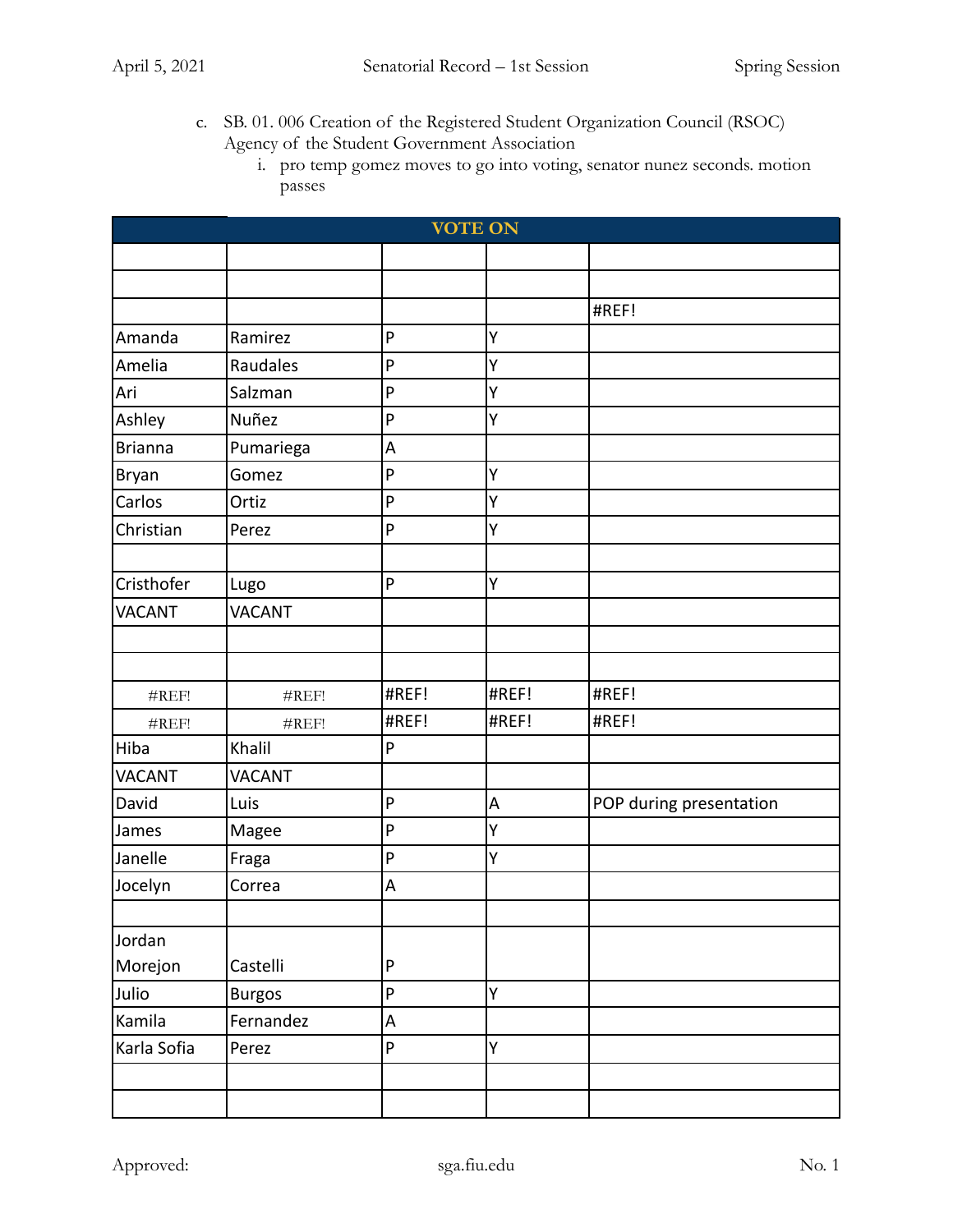| #REF!                     | #REF!     | #REF!          | #REF!    | #REF!       |
|---------------------------|-----------|----------------|----------|-------------|
|                           |           |                |          |             |
| Nicholas                  | Pastrana  | P              |          |             |
| Manuela                   | Jaramillo | P              |          |             |
| Rafael                    | Vasquez   | P              |          |             |
| Salma                     | Atassi    | P              |          |             |
| Sandro                    | Alvarez   | P              |          |             |
| Sergio                    | Reyes     | A              |          |             |
| #REF!                     | #REF!     | #REF!          | #REF!    | #REF!       |
|                           |           | <b>YAY</b>     | 28       |             |
| <b>QUORUM ESTABLISHED</b> |           | <b>NAY</b>     | $\bf{0}$ | <b>PASS</b> |
|                           |           | <b>ABSTAIN</b> |          |             |

- d. SB. 01. 007 Creation of the Panther Power Agency ofthe Student Government Association
	- i. senator salzman moves to enter 2 minute q&a period, senator sutton seconds, motion passes
	- ii. pro temp gomez moves to go into voting, senator sutton seconds. motion passes

|                |               |           | <b>VOTE ON</b> |       |  |
|----------------|---------------|-----------|----------------|-------|--|
|                |               |           |                |       |  |
|                |               |           |                |       |  |
|                |               |           |                | #REF! |  |
| Amanda         | Ramirez       | P         | Y              |       |  |
| Amelia         | Raudales      | P         | Y              |       |  |
| Ari            | Salzman       | P         | Ý              |       |  |
| Ashley         | Nuñez         | A         |                |       |  |
| <b>Brianna</b> | Pumariega     | A         |                |       |  |
| Bryan          | Gomez         | P         | Υ              |       |  |
| Carlos         | Ortiz         | P         | Υ              |       |  |
| Christian      | Perez         | ${\sf P}$ | Υ              |       |  |
|                |               |           |                |       |  |
| Cristhofer     | Lugo          | P         | Ý              |       |  |
| <b>VACANT</b>  | <b>VACANT</b> |           |                |       |  |
|                |               |           |                |       |  |
|                |               |           |                |       |  |
| #REF!          | #REF!         | #REF!     | #REF!          | #REF! |  |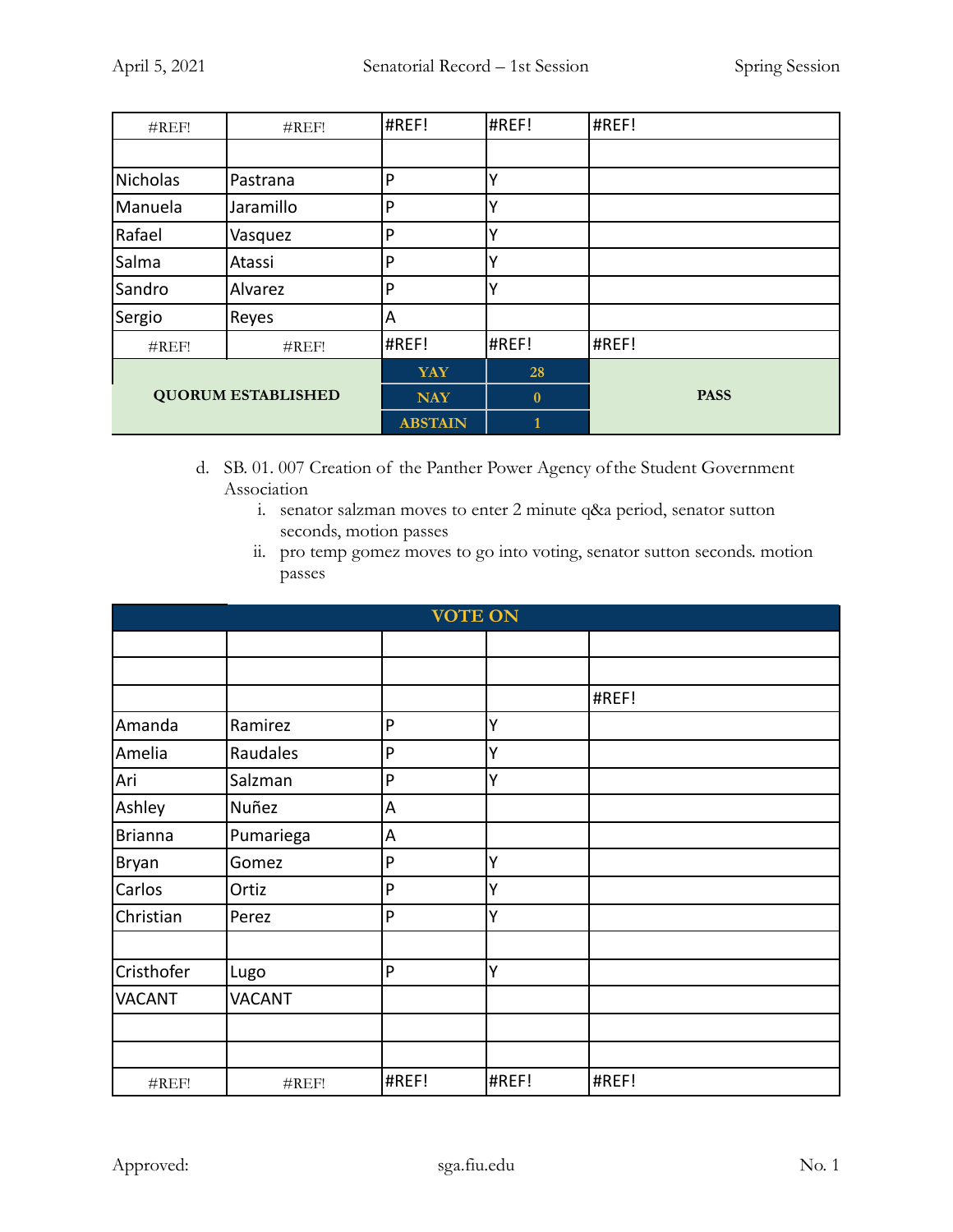| #REF!                     | #REF!         | #REF!          | #REF!          | #REF!                       |
|---------------------------|---------------|----------------|----------------|-----------------------------|
| Hiba                      | Khalil        | P              |                |                             |
| VACANT                    | <b>VACANT</b> |                |                |                             |
| David                     | Luis          | P              | A              | loss of internet connection |
| James                     | Magee         | P              | Υ              |                             |
| Janelle                   | Fraga         | P              | Ÿ              |                             |
| Jocelyn                   | Correa        | A              |                |                             |
|                           |               |                |                |                             |
| Jordan                    |               |                |                |                             |
| Morejon                   | Castelli      | P              | Y              |                             |
| Julio                     | <b>Burgos</b> | P              | Y              |                             |
| Kamila                    | Fernandez     | A              |                |                             |
| Karla Sofia               | Perez         | P              | Υ              |                             |
|                           |               |                |                |                             |
|                           |               |                |                |                             |
| #REF!                     | #REF!         | #REF!          | #REF!          | #REF!                       |
|                           |               |                |                |                             |
| Nicholas                  | Pastrana      | P              | Y              |                             |
| Manuela                   | Jaramillo     | P              | Υ              |                             |
| Rafael                    | Vasquez       | P              | Υ              |                             |
| Salma                     | Atassi        | P              | Υ              |                             |
| Sandro                    | Alvarez       | P              | Υ              |                             |
| Sergio                    | Reyes         | A              |                |                             |
| #REF!                     | #REF!         | #REF!          | #REF!          | #REF!                       |
|                           |               | <b>YAY</b>     | 26             |                             |
| <b>QUORUM ESTABLISHED</b> |               | <b>NAY</b>     | $\bf{0}$       | <b>PASS</b>                 |
|                           |               | <b>ABSTAIN</b> | $\overline{2}$ |                             |

- e. SB. 01. 008 Creation of the Pride Student Union Bureau of the Student Government Association
	- i. senator mandall moves to go into voting, senator Lovo seconds. motion passes

| <b>VOTE ON</b> |         |  |  |       |  |
|----------------|---------|--|--|-------|--|
|                |         |  |  |       |  |
|                |         |  |  |       |  |
|                |         |  |  | #REF! |  |
| Amanda         | Ramirez |  |  |       |  |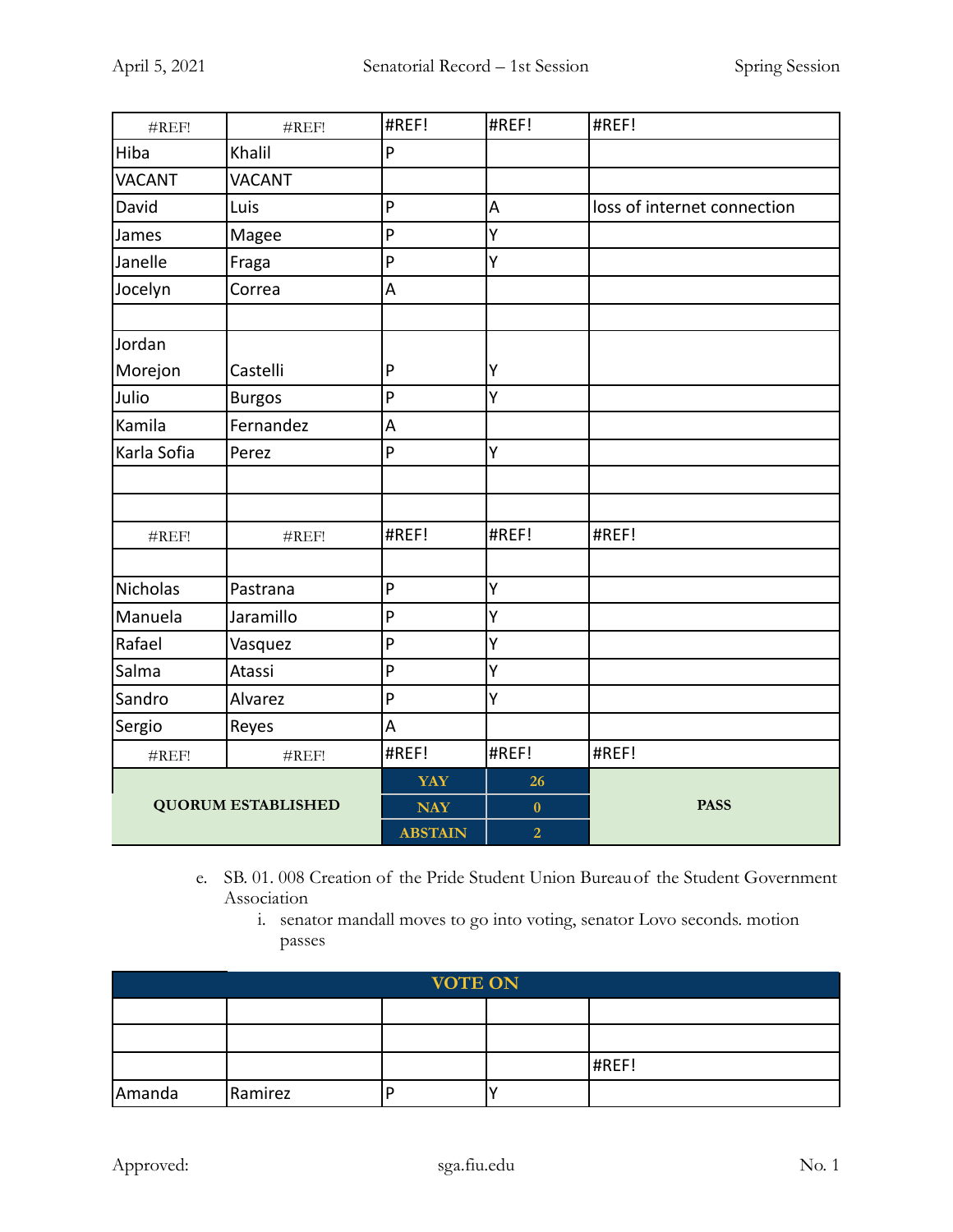| Amelia        | Raudales      | P     | Υ     |                         |
|---------------|---------------|-------|-------|-------------------------|
| Ari           | Salzman       | P     | Υ     |                         |
| Ashley        | Nuñez         | P     | Υ     |                         |
| Brianna       | Pumariega     | A     |       |                         |
| Bryan         | Gomez         | P     | Υ     |                         |
| Carlos        | Ortiz         | P     | Y     |                         |
| Christian     | Perez         | P     | Υ     |                         |
|               |               |       |       |                         |
| Cristhofer    | Lugo          | P     | A     | POP during presentation |
| VACANT        | <b>VACANT</b> |       |       |                         |
|               |               |       |       |                         |
|               |               |       |       |                         |
| #REF!         | #REF!         | #REF! | #REF! | #REF!                   |
| #REF!         | #REF!         | #REF! | #REF! | #REF!                   |
| Hiba          | Khalil        | P     |       |                         |
| <b>VACANT</b> | <b>VACANT</b> |       |       |                         |
| David         | Luis          | P     | Υ     |                         |
| James         | Magee         | P     | A     | POP during presentation |
| Janelle       | Fraga         | P     | Y     |                         |
| Jocelyn       | Correa        | A     |       |                         |
|               |               |       |       |                         |
| Jordan        |               |       |       |                         |
| Morejon       | Castelli      | P     | Υ     |                         |
| Julio         | <b>Burgos</b> | P     | Υ     |                         |
| Kamila        | Fernandez     | A     |       |                         |
| Karla Sofia   | Perez         | P     | ΙY.   |                         |
|               |               |       |       |                         |
|               |               |       |       |                         |
| #REF!         | #REF!         | #REF! | #REF! | #REF!                   |
|               |               |       |       |                         |
| Nicholas      | Pastrana      | P     | Υ     |                         |
| Manuela       | Jaramillo     | P     | Υ     |                         |
| Rafael        | Vasquez       | P     | Υ     |                         |
| Salma         | Atassi        | P     | Υ     |                         |
| Sandro        | Alvarez       | P     | Υ     |                         |
| Sergio        | Reyes         | A     |       |                         |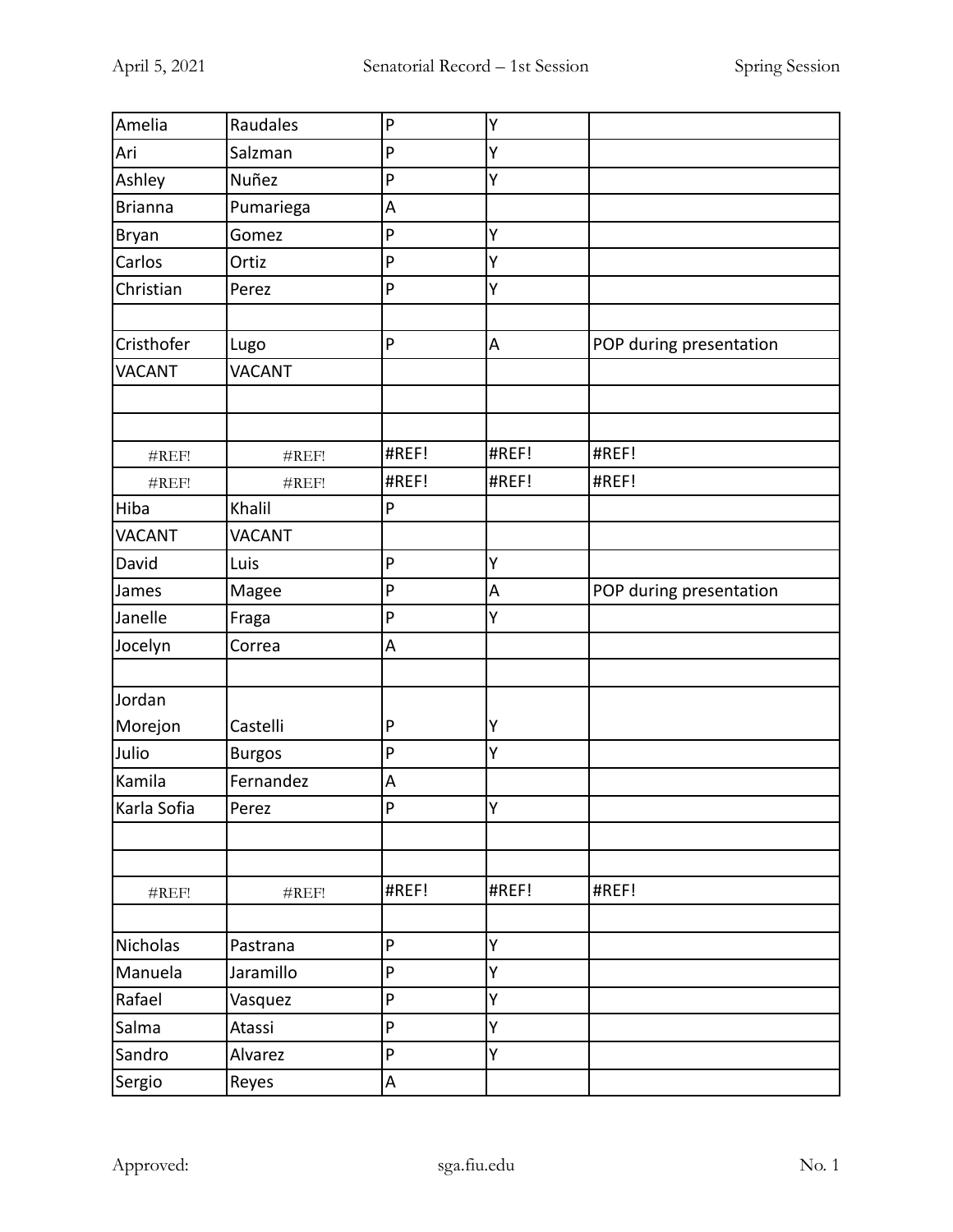| #REF!                     | $\#REF!$ | #REF!          | #REF!          | #REF!       |
|---------------------------|----------|----------------|----------------|-------------|
| <b>QUORUM ESTABLISHED</b> |          | YAY            | 27             |             |
|                           |          | <b>NAY</b>     | $\bf{0}$       | <b>PASS</b> |
|                           |          | <b>ABSTAIN</b> | $\overline{3}$ |             |

- f. SB 01. 009 Creation of the Black Student Union Bureauof the Student Government Association
	- i. senator Rafi moves to enter 2 minute discussion, senator perez seconds. motion passes
	- ii. pro temp gomez moves to go into voting, senator nunez seconds. motion passes

|                | <b>VOTE ON</b> |                           |       |       |  |
|----------------|----------------|---------------------------|-------|-------|--|
|                |                |                           |       |       |  |
|                |                |                           |       |       |  |
|                |                |                           |       | #REF! |  |
| Amanda         | Ramirez        | P                         | Y     |       |  |
| Amelia         | Raudales       | P                         | Y     |       |  |
| Ari            | Salzman        | P                         | Υ     |       |  |
| Ashley         | Nuñez          | P                         | Y     |       |  |
| <b>Brianna</b> | Pumariega      | A                         |       |       |  |
| <b>Bryan</b>   | Gomez          | P                         | Υ     |       |  |
| Carlos         | Ortiz          | P                         | Y     |       |  |
| Christian      | Perez          | P                         | Ý     |       |  |
|                |                |                           |       |       |  |
| Cristhofer     | Lugo           | P                         | Υ     |       |  |
| <b>VACANT</b>  | <b>VACANT</b>  |                           |       |       |  |
|                |                |                           |       |       |  |
|                |                |                           |       |       |  |
| #REF!          | #REF!          | #REF!                     | #REF! | #REF! |  |
| #REF!          | #REF!          | #REF!                     | #REF! | #REF! |  |
| Hiba           | Khalil         | P                         |       |       |  |
| <b>VACANT</b>  | <b>VACANT</b>  |                           |       |       |  |
| David          | Luis           | P                         | Y     |       |  |
| James          | Magee          | P                         | Υ     |       |  |
| Janelle        | Fraga          | $\boldsymbol{\mathsf{P}}$ | Y     |       |  |
| Jocelyn        | Correa         | A                         |       |       |  |
|                |                |                           |       |       |  |